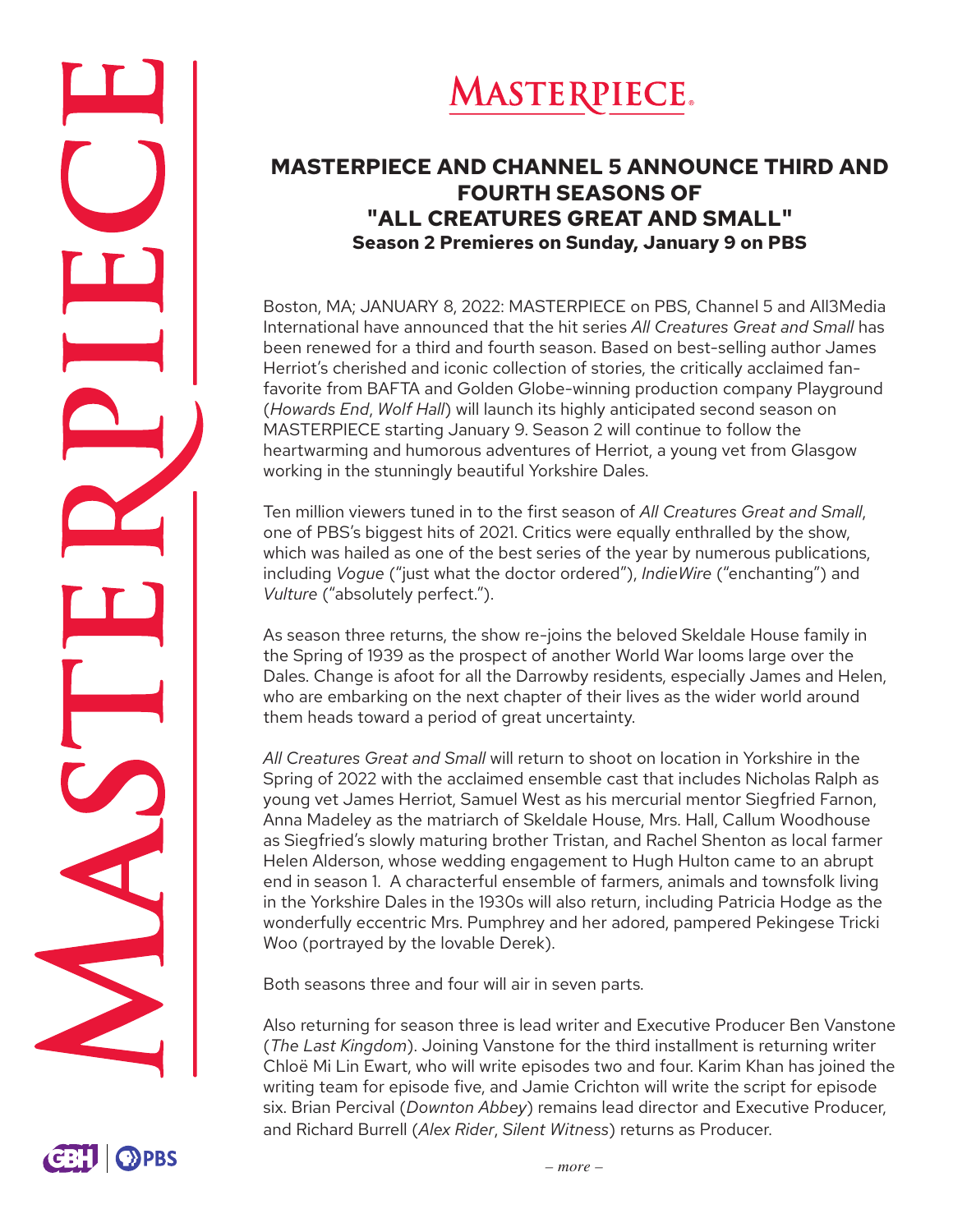Seasons three and four were again commissioned by Deputy Director of Programmes, ViacomCBS Networks UK, Seb Cardwell; returning Executive Producers are Colin Callender and Melissa Gallant for Playground, Louise Pedersen and David Swetman for All3Media International and Rebecca Eaton and Susanne Simpson for MASTERPIECE. MASTERPIECE on PBS is presented by GBH Boston.

"Everyone at Playground wants to thank MASTERPIECE on PBS, Channel 5, All3Media International and Screen Yorkshire for their support for the series. But most of all we want to thank the audience who have so fully embraced the new series. It is their vocal and loyal support that has resulted in this ongoing commitment to the series and we couldn't be more delighted. It is a joy to produce the show but an even bigger joy to know that there is an audience all over the world hungry to revisit the world of Darrowby in the beautiful Yorkshire Dales and to spend more time with the wonderful inhabitants of Skeldale House," says Sir Colin Callender CBE, Executive Producer and CEO of Playground.

"This is great news for the MASTERPIECE audience, who embraced this charming series and made it one of our most-watched shows. We look forward to what Ben Vanstone and Playground have planned for this wonderful ensemble of characters in seasons 3 and 4," adds MASTERPIECE Executive Producer Susanne Simpson.

On the double season order, Sebastian Cardwell, Channel 5 said: "It is clear that our viewers adore James Herriot's adventures in Darrowby and so do we at Channel 5. I am looking forward to us all being reunited with the Skeldale House family when series three arrives on our screens this year."

Executive Producer Louise Pedersen, CEO of All3Media International, commented: "*All Creatures Great and Small* has proven to be a perfect tonic for audiences around the world seeking a top quality production with a warm and positive view of the world. We are pleased to be able to offer these further series to build the brand globally."

James Alfred Wight OBE FRCVS was a veterinary surgeon who graduated from Glasgow Veterinary College at the age of 23. He headed to a veterinary practice in Thirsk, Yorkshire, in 1940 where he fell in love with the Dales and the woman he would marry, Joan Danbury. Wight later wrote stories based on his own adventures as a young country vet, under the pen name James Herriot, quickly becoming one of Britain's best-loved authors.

On the announcement of a third and fourth seasons, Jim Wight and Rosie Page, Wight's children say "For many years the books of James Herriot have provided a source of comfort to tens of thousands of people worldwide at difficult times in their lives. With this recent adaptation of his books, a new generation has been introduced to the joys of the Herriot stories. We are delighted that there are to be at least two more series of *All Creatures Great and Small*, and we are especially pleased that the same excellent actors and producers are to be involved."

*All Creatures Great and Small* is a timeless classic that continues to be much loved by generations of readers. Never out of print, the books have become a global cultural phenomenon with devoted fans around the world. With a sharp focus on community and its importance in our lives, Herriot's world and spirit is a very much needed antidote to the challenges of our modern times, transporting viewers to a gentle past, populated with wonderfully observed characters. The series reminds us all that belonging to a community makes us part of something much greater than ourselves.

### **pbs.org/masterpiece**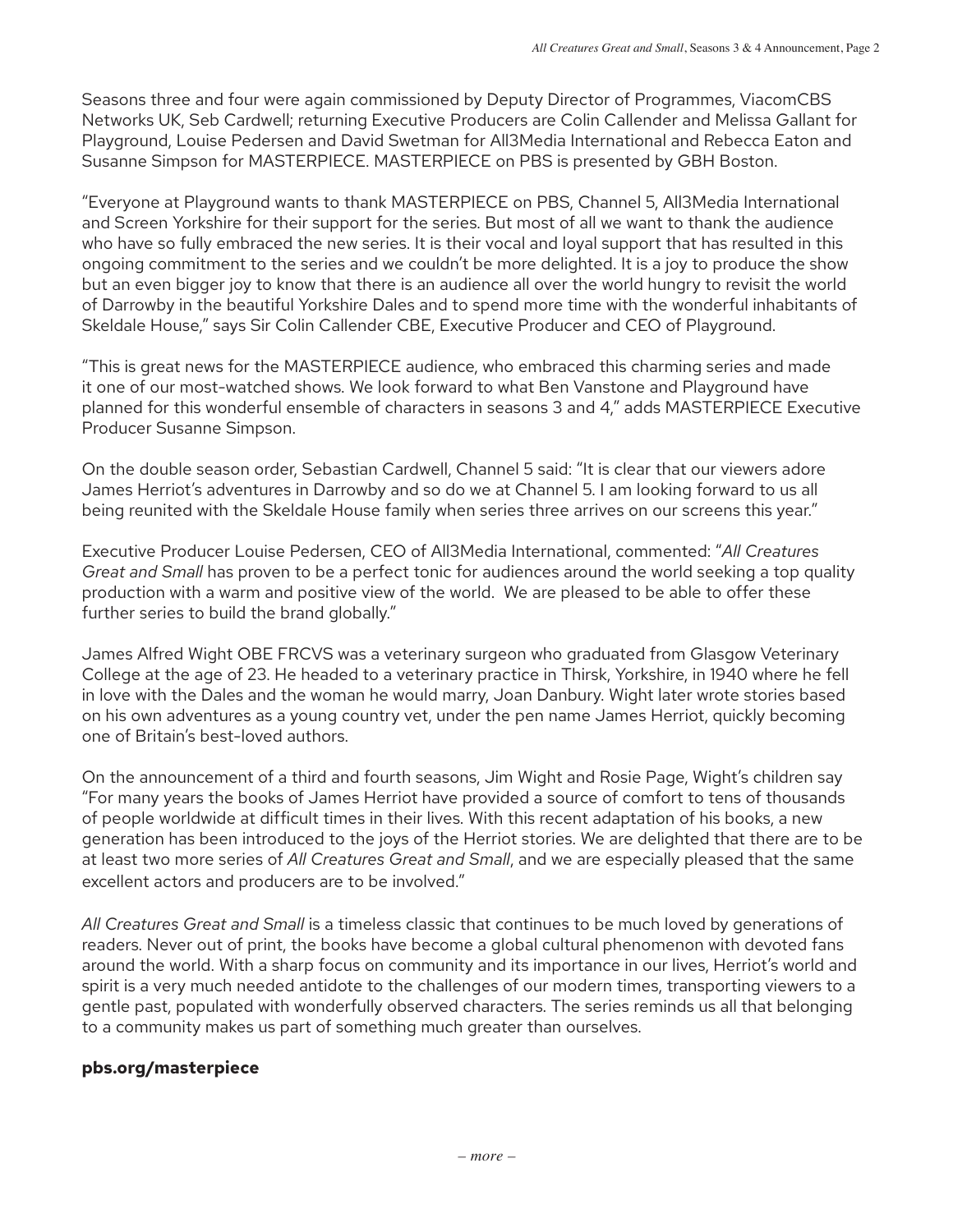#### **MASTERPIECE Press Contacts**

Ellen Dockser, 617-300-5338, ellen\_dockser@wgbh.org Laura Garvey, 617-300-5342, laura\_garvey@wgbh.org

#### **About MASTERPIECE**

Winner of 83 Primetime Emmys® and 18 Peabody Awards, MASTERPIECE has been essential Sunday night viewing for millions of fans since 1971. Susanne Simpson is the executive producer and Rebecca Eaton is the executive-producer-at-large for the series. Funding for MASTERPIECE is provided by Viking and Raymond James with additional support from public television viewers and contributors to The MASTERPIECE Trust. Presented on PBS by GBH Boston, MASTERPIECE is known for recent hits such as *All Creatures Great and Small*, *Sherlock*, *Downton Abbey* and *Victoria*, and beloved classics such as *Upstairs Downstairs*, *Prime Suspect*, *The Forsyte Saga* and *Poldark*.

#### **About Playground**

Playground is a New York and London-based television, film and theatre production company founded in 2012 by award-winning producer Sir Colin Callender. It is committed to producing smart, entertaining drama for the screen and the stage bringing together the finest US and UK talent from the worlds of theatre, film, and television. Playground has produced over 90 hours of primetime television drama garnering 16 Emmy® nominations, 26 BAFTA nominations, and 12 Golden Globe nominations, including winning a BAFTA and a Golden Globe for Best Miniseries. Recent productions include *Wolf Hall*, the BAFTA, Golden Globe and Peabody Award winning miniseries starring Mark Rylance, Damian Lewis and Claire Foy for the BBC and MASTERPIECE, *The Dresser*, the RTS winning television adaptation of Ronald Harwood's acclaimed play starring Ian McKellen and Anthony Hopkins and directed by Richard Eyre for the BBC and Starz, *The White Princess*, a limited series for Starz drawn from the bestselling book by Philippa Gregory, *Howards End*, Academy Award®-winner Kenneth Lonergan's adaptation of E.M. Forster's classic novel starring Hayley Atwell, Matthew Macfadyen and Tracey Ullman directed by Hettie Macdonald for the BBC and Starz, *Little Women*, adapted by Heidi Thomas and starring Emily Watson, Michael Gambon and Angela Lansbury for the BBC and MASTERPIECE, *King Lear* starring Anthony Hopkins and Emma Thompson and directed by Richard Eyre for the BBC and Amazon, *Chimerica*, adapted by Lucy Kirkwood from her Olivier Award-winning play and starring Alessandro Nivola, Cherry Jones and Sophie Okonedo for Channel 4, *The Spanish Princess*, a continuation of *The White Princess* and *The White Queen* starring Charlotte Hope, Laura Carmichael and Harriet Walter for Starz and *All Creatures Great and Small* based on the iconic bestselling novels by James Herriot for Channel 5. Upcoming series include *Dangerous Liaisons* for Starz and *The Undeclared War* for Channel 4 and Peacock. Playground's theatre productions on Broadway include: Nora Ephron's Tony®-nominated *Lucky Guy* directed by George C. Wolfe starring Tom Hanks in his Broadway debut, Harvey Fierstein's Tony®-nominated *Casa Valentina* directed by Joe Mantello, the Tony Award®-winning revival of *Hedwig and the Angry Inch*, Jez Butterworth's *The River* directed by Ian Rickson and starring Hugh Jackman, and Kenneth Branagh and Rob Ashford's critically acclaimed groundbreaking production of *Macbeth* at The Park Avenue Armory in New York, and the Tony Award® winning Best Musical *Dear Evan Hansen*. Recent theatre productions in the West End include: John Tiffany's *The Glass Menagerie*, Casey Nicholaw's *Dreamgirls*, and Ian Rickson's *Rosmersholm*. Playground, in partnership with Sonia Friedman Productions, is currently producing *Harry Potter and the Cursed Child* in the West End where it won a record-breaking 9 Olivier Awards, on Broadway where it won 6 Tony Awards<sup>®</sup> including Best Play, and in Melbourne, San Francisco and Hamburg where it has recently opened to further critical acclaim.